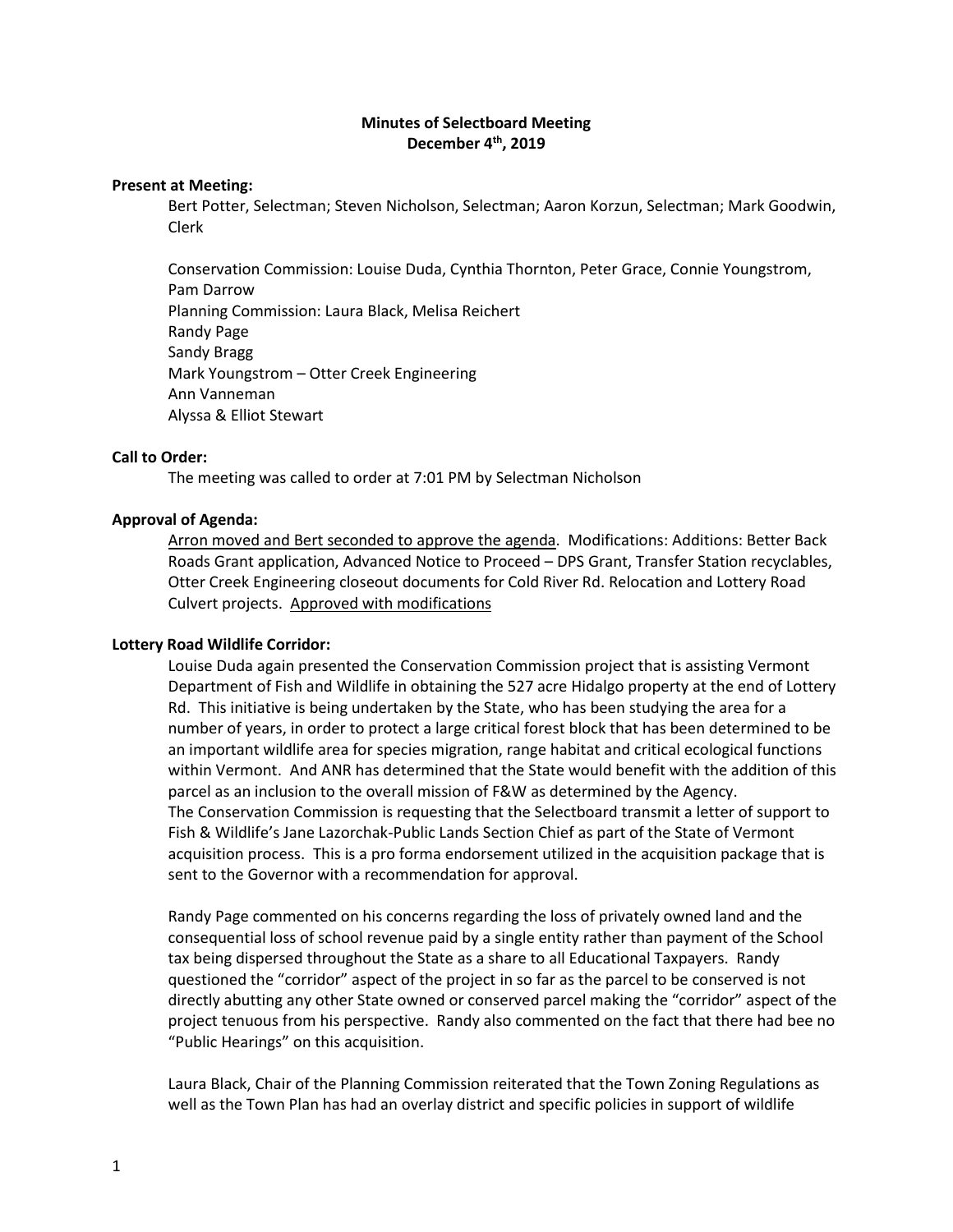corridors and undeveloped forest blocks in our zoning and Town Plan since 2008 and has been compliant with Act 171 in respect to Forest Blocks since enacted in 2016, the enactment of which require Public Notifications and hearings.

The Conservation Commission referenced previous forums were this types of conservation projects were ranked as priorities for future planning and conservation goals.

Bert moved and Steven seconded to modify the language of the template letter to indicate that the Shrewsbury Selectboard "does not oppose" the acquisition of this parcel by Fish and Wildlife as a Wildlife Management Area for among other activities hunting and non-motorized recreation. Approved

## **Old Barn / Stewart Enterprises Liquor License Application:**

Alyssa Stewart presented an application for a  $2<sup>nd</sup>$  Class Liquor License (Sale of Malt and Vinous liquor) for the Old Barn in Cuttingsville.

Alyssa indicated that the license is required to sell beer and wine at the retail enterprise operating at the Old Barn site in the Post Office / Rustic Rooster complex. Aaron moved and Bert seconded to approve the application. Approved

### **Otter Creek Engineering- Closeout for Cold River Rd. Relocation and Lottery Rd. Culvert Projects:**

Mark Youngstrom present for approval closeout documentation for \$14,491.30 for the Cold River Road Relocation and \$53, 313.62 for the Lottery Road Culvert project, and Certificate of Final Completion for the Lottery Road Culvert Project. These represented the final payments to the respective construction contractors for work that has been substantially completed. OCE indicated that there may be additional minimal administrative costs associated with submissions to the granting agencies for final payment to the Town for reimbursement of the projects funded by grants with associated matching monies from the Town.

Bert moved and Aaron seconded to approve the closeout documents for the respective projects. Approved

Bert moved and Steven seconded to approve the Certificate of Final Completion for the Lottery Road Culvert. Approved

## **Pre-Disaster Mitigation Grant:**

Bert signed the Grant application per previous approval of 11/20/2019.

### **Open to the Public:**

Ann Vanneman inquired of the Selectboard about the process of discarding Compact Florescent Light (CFL) bulbs and batteries at the Transfer Station, in so far as the bucket that was utilized to collect those items are no longer at the Transfer Station.

Bert responded by indicating that although the process was addressed in a past Times of Shrewsbury, the current ANR regulations: Environmental Producer Responsibility (EPR) Products -(Paint, CFL Bulbs, Batteries, and Electronic Waste) mandate that materials deemed hazardous like CFLs that contain mercury, or residual paint or re-chargeable batteries are to be returned to the supplier or outlet that sells that material. Bert also indicated that he will request that the new procedures for this type of waste will be published again in the Times of Shrewsbury (currently posted on the Shrewsbury website: www. Shrewsburyvt.org/Town Office/Transfer Station/EPR Collection Information).